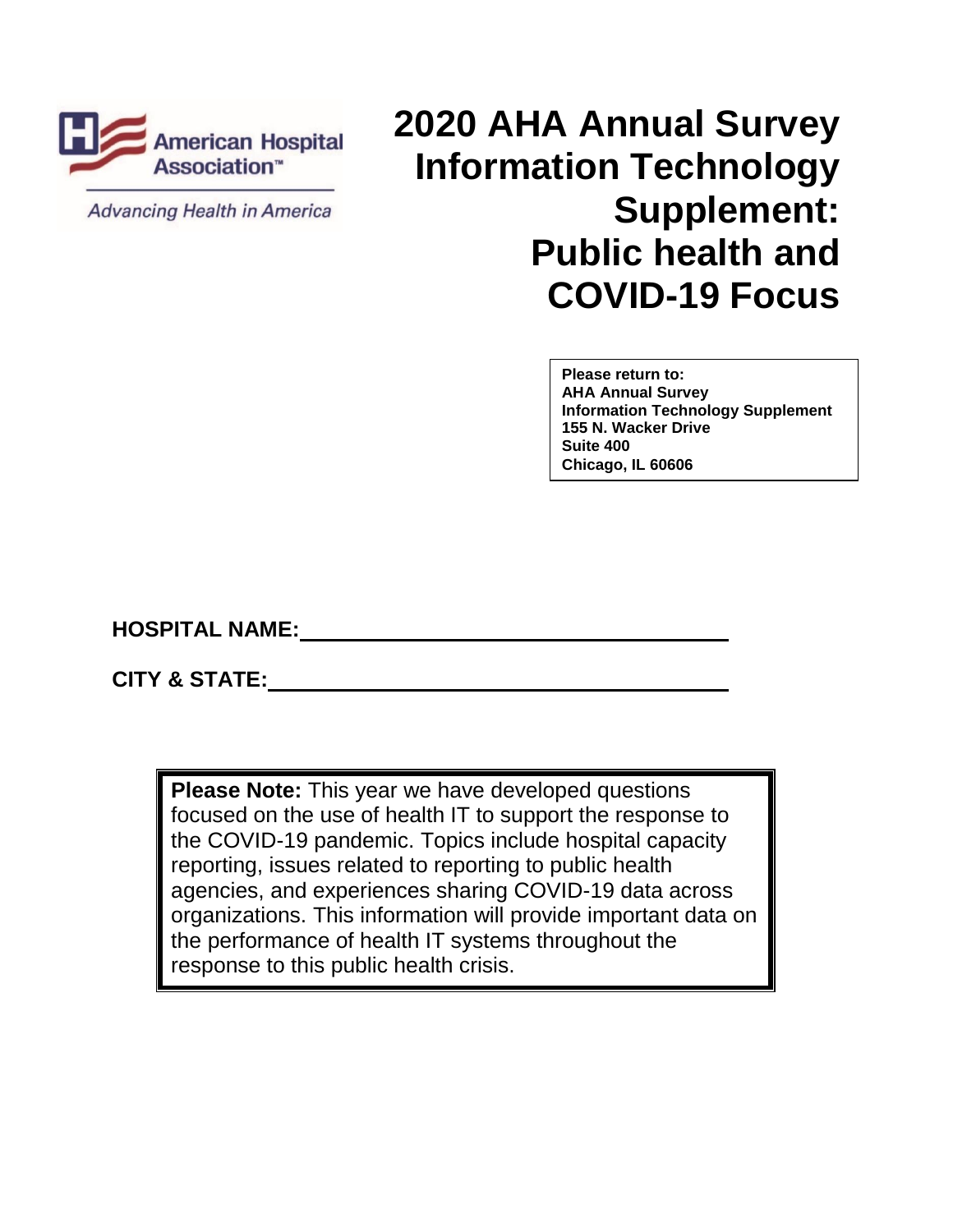**GENERAL INSTRUCTIONS: Please respond to each of the following questions as of the day the survey is completed.**

# *Hospital Capacity Reporting*

**During the COVID-19 pandemic, U.S. hospitals are required to report data associated with hospital capacity and utilization of medical supplies to assist the government with allocating resources.** 

**1. To which government entities is your hospital responsible for reporting this data?** *Select all that apply***.** Note: *This data could include availability and use of hospital beds, personal protective equipment (PPE), ventilators, staffing, and/or other medical supplies/resources.*

| a. $\square$ City or local public health agencies |  |
|---------------------------------------------------|--|
|---------------------------------------------------|--|

- $b.\Box$  State public health agencies
- $c.\Box$  Federal entities (such as, the CDC or HHS)
- d. We were not responsible for reporting data associated with hospital capacity and utilization of resources to government entities
- e.  $\square$  Do not know
- **2. To what extent are hospital capacity and utilization of medical supplies data and reporting requirements similar across Federal, State, or Local agencies?**

|  |  |  |  | a. $\square$ Completely Similar b. $\square$ Somewhat Similar c. $\square$ Not Very Similar d. $\square$ Not at all Similar |  |
|--|--|--|--|-----------------------------------------------------------------------------------------------------------------------------|--|
|--|--|--|--|-----------------------------------------------------------------------------------------------------------------------------|--|

e.  $\Box$  Not applicable (We only report to one government entity) f.  $\Box$  Don't know

**3. Please indicate whether your hospital experienced any of the issues below when collecting or reporting hospital capacity and utilization of medical supplies data to Federal, State, or Local public health agencies?**  *Check all that apply across a row.* 

| <b>Issue</b>                                                                                                                                                                       | (1)<br>Federal | (2)<br><b>State</b> | (3)<br>Local/City | (4)<br><b>None</b> | (5)<br>Do not<br>know |
|------------------------------------------------------------------------------------------------------------------------------------------------------------------------------------|----------------|---------------------|-------------------|--------------------|-----------------------|
| a. Unclear instructions on how to complete and submit<br>relevant data                                                                                                             |                |                     |                   |                    |                       |
| b. Inconsistent or unclear definitions of reported data<br>elements                                                                                                                |                |                     |                   |                    |                       |
| c. Lack of standard submission templates or file<br>formats                                                                                                                        |                |                     |                   |                    |                       |
| d. Many data points required for capacity and<br>utilization reporting were not available in the EHR or<br>other IT systems and required significant effort to<br>document/report. |                |                     |                   |                    |                       |
| e. Required measures do not accurately reflect our<br>hospital capacity and utilization of medical supplies                                                                        |                |                     |                   |                    |                       |

#### *Prescribing Controlled Substances*

**4. Is your hospital enabled for electronic prescribing of controlled substances (EPCS)?**

 $a.\Box$  Yes b.  $\Box$  No c.  $\Box$  Don't know d.  $\Box$  NA

# *Patient Engagement*

# **5a. Does your hospital provide outpatient care to patients?**

*Note: Outpatient care refers to both hospital-based and satellite outpatient departments/sites.*

- 1. *Yes (go to 5b)* 2. *No (skip to 6)*
- **5b. Is there more than one primary EMR/EHR system in use across your outpatient site(s)?**
	- $1.\Box$  Yes  $2.\Box$  No.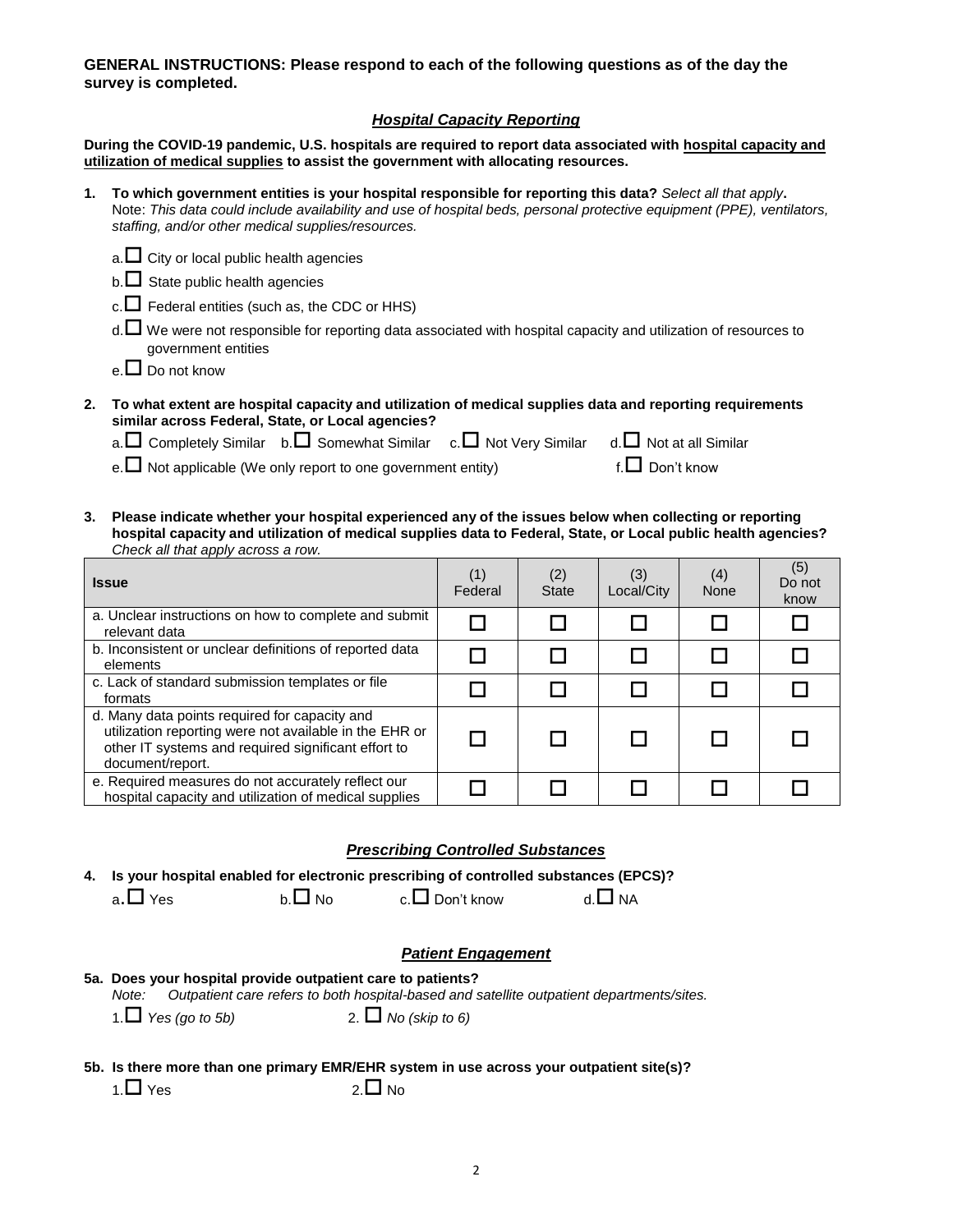#### **6. Are patients who receive care provided by your hospital or outpatient sites able to do the following:**

*(Check "Yes" only if the functionality has been "turned on" and is fully implemented and available to patients. Check both (1) and (2) if the functionality is turned on in both inpatient and outpatient settings)*

|    |                                                                                                                                                                                            | (1)<br>Yes, at<br>inpatient<br><b>sites</b> | (2)<br>Yes, at<br>some or all<br>outpatient<br><b>sites</b> | (3)<br>No, across<br>no<br>outpatient<br>or<br>inpatient<br>site(s) | (4)<br>Do not<br>know |
|----|--------------------------------------------------------------------------------------------------------------------------------------------------------------------------------------------|---------------------------------------------|-------------------------------------------------------------|---------------------------------------------------------------------|-----------------------|
| a. | View their health/medical information online in<br>their portal                                                                                                                            | П                                           | П                                                           | П                                                                   | П                     |
| b. | Download health/medical information from their<br>medical record from your portal                                                                                                          | П                                           | П                                                           | П                                                                   | ΙI                    |
| c. | Import their medical records from other<br>organizations into your portal                                                                                                                  | П                                           | $\Box$                                                      | П                                                                   | П                     |
| d. | Electronically transmit (send via email or secure<br>message) health/medical information to a third<br>party from your portal (in any format including<br>scanned or structured documents) | □                                           | □                                                           | П                                                                   | ΙI                    |
| е. | Electronically transmit (send via email or secure<br>message) health/medical information to a third<br>party from your portal (in a structured format<br>such as CCDA)                     | П                                           | П                                                           | П                                                                   |                       |
| f. | Request an amendment to change/update their<br>medical record online                                                                                                                       | □                                           | □                                                           | □                                                                   | П                     |
| g. | Designate family member or caregiver to access<br>their health/medical information on behalf of the<br>patient (e.g. proxy access)                                                         | П                                           | П                                                           | П                                                                   |                       |
| h. | View their clinical notes (e.g., visit notes<br>including consultation, progress, history and<br>physical) in their portal                                                                 | П                                           | П                                                           | П                                                                   | П                     |
| i. | Access their health/medical information using<br>applications (apps) configured to meet the<br>application programming interfaces (API)<br>specifications in your EHR                      | ΙI                                          | П                                                           | ΙI                                                                  |                       |
| j. | Access their health/medical information using<br>applications (apps) configured to meet Fast<br>Healthcare Interoperability Resource (FHIR)<br>specifications                              |                                             | П                                                           | <b>T</b>                                                            |                       |
| k. | Submit patient-generated data (e.g., blood<br>glucose, weight)                                                                                                                             | П                                           | П                                                           | П                                                                   | П                     |
| I. | Send/receive secure message with providers                                                                                                                                                 | П                                           | $\Box$                                                      | П                                                                   |                       |
| m. | Pay bills online                                                                                                                                                                           | П                                           | $\mathcal{L}_{\mathcal{A}}$                                 | П                                                                   |                       |
| n. | Request refills for prescriptions online                                                                                                                                                   | N/A                                         | n.                                                          |                                                                     |                       |
| о. | Schedule appointments online                                                                                                                                                               | N/A                                         | ÷,                                                          | П                                                                   | П                     |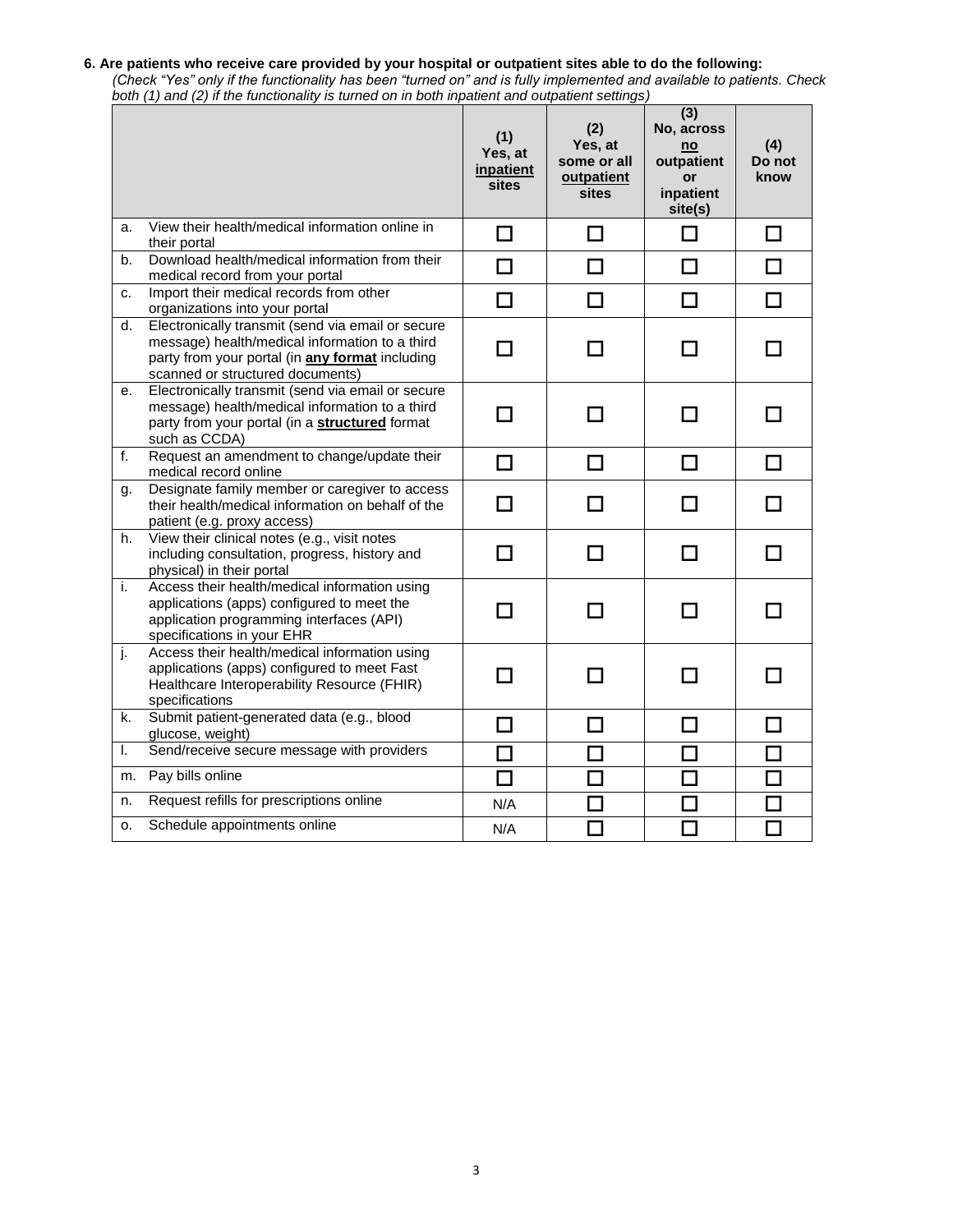# *Provider Burden related to Reporting and Documentation*

**7a. Does your hospital receive or have access to measures from your EHR vendor that report the amount of time clinicians spend completing documentation? Such measures typically use EHR audit log data.**

|                                                           |                                                              | 1. $\Box$ Yes (go to 7b) 2. $\Box$ No (go to 8) 3. $\Box$ Do not know (go to 8) 4. $\Box$ NA (go to 8) |  |  |  |  |
|-----------------------------------------------------------|--------------------------------------------------------------|--------------------------------------------------------------------------------------------------------|--|--|--|--|
|                                                           | 7b. How are these data used?                                 |                                                                                                        |  |  |  |  |
|                                                           |                                                              | 1. $\Box$ Vendor product improvement and troubleshooting                                               |  |  |  |  |
|                                                           | 2. $\Box$ Identify providers in need of training and support |                                                                                                        |  |  |  |  |
|                                                           | 3. $\Box$ Provider burden reduction initiatives              |                                                                                                        |  |  |  |  |
| 4. $\Box$ Performance/efficiency monitoring of clinicians |                                                              |                                                                                                        |  |  |  |  |
| 5. $\Box$ Identify areas to improve clinical workflow     |                                                              |                                                                                                        |  |  |  |  |
| 6.                                                        | $\Box$ Other                                                 |                                                                                                        |  |  |  |  |
|                                                           |                                                              |                                                                                                        |  |  |  |  |
|                                                           |                                                              |                                                                                                        |  |  |  |  |

# *Participation in health information exchange networks*

- **8a. Please indicate your level of participation in a state, regional, and/or local health information exchange (HIE) or health information organization (HIO). Note: This does not refer to a private, enterprise network.** 
	- 1.  $\Box$  HIE/HIO is operational in my area and we are participating and actively exchanging data in at least one HIE/HIO
	- $2.\Box$  HIE/HIO is operational in my area, but we are not participating
	- $3. \Box$  HIE/HIO is not operational in my area
	- $4. \Box$  Do not know
- **8b. Please indicate which state, regional and/or location HIE/HIO(s) with whom your hospital participates and actively exchanges data as well as the first year that your hospitals actively participated in this HIE/HIO.** *Note: A list of known active HIEs are included in an attachment and numbered. Please either write the HIE name or its number on that list below.*

**8b1a. Name/reference number: \_\_\_\_\_\_\_\_\_\_\_\_\_\_\_\_\_\_\_\_\_ 8b1b. First Year Your Hospital Participated: \_\_\_\_\_\_\_\_\_\_**

**8b2a. Name/reference number: \_\_\_\_\_\_\_\_\_\_\_\_\_\_\_\_\_\_\_\_\_ 8b2b. First Year Your Hospital Participated: \_\_\_\_\_\_\_\_\_\_**

**8b3a. Name/reference number: \_\_\_\_\_\_\_\_\_\_\_\_\_\_\_\_\_\_\_\_\_ 8b3b. First Year Your Hospital Participated: \_\_\_\_\_\_\_\_\_\_**

- **9. Which of the following national health information exchange networks does your hospital currently actively participate in (i.e., operational exchange)?** *Check all that apply.*
	- a. CommonWell Health Alliance
	- b.  $\Box$  e-Health Exchange
	- c.  $\square$  Strategic Health Information Exchange Collaborative (SHIEC)/Patient Centered Data Home (PCDH)
	- d.  $\Box$  Carequality (network-to-network trust/governance framework)
	- e.  $\Box$  EHR vendor-based network that enables record location and exchange within the EHR vendor's network of users (e.g., Epic's Care Everywhere)
	- f.  $\Box$  Other national health information exchange network
	- $\Box$  Do not participate in any national health information exchange networks (either via vendor or directly)
	- h.  $\Box$  Do not know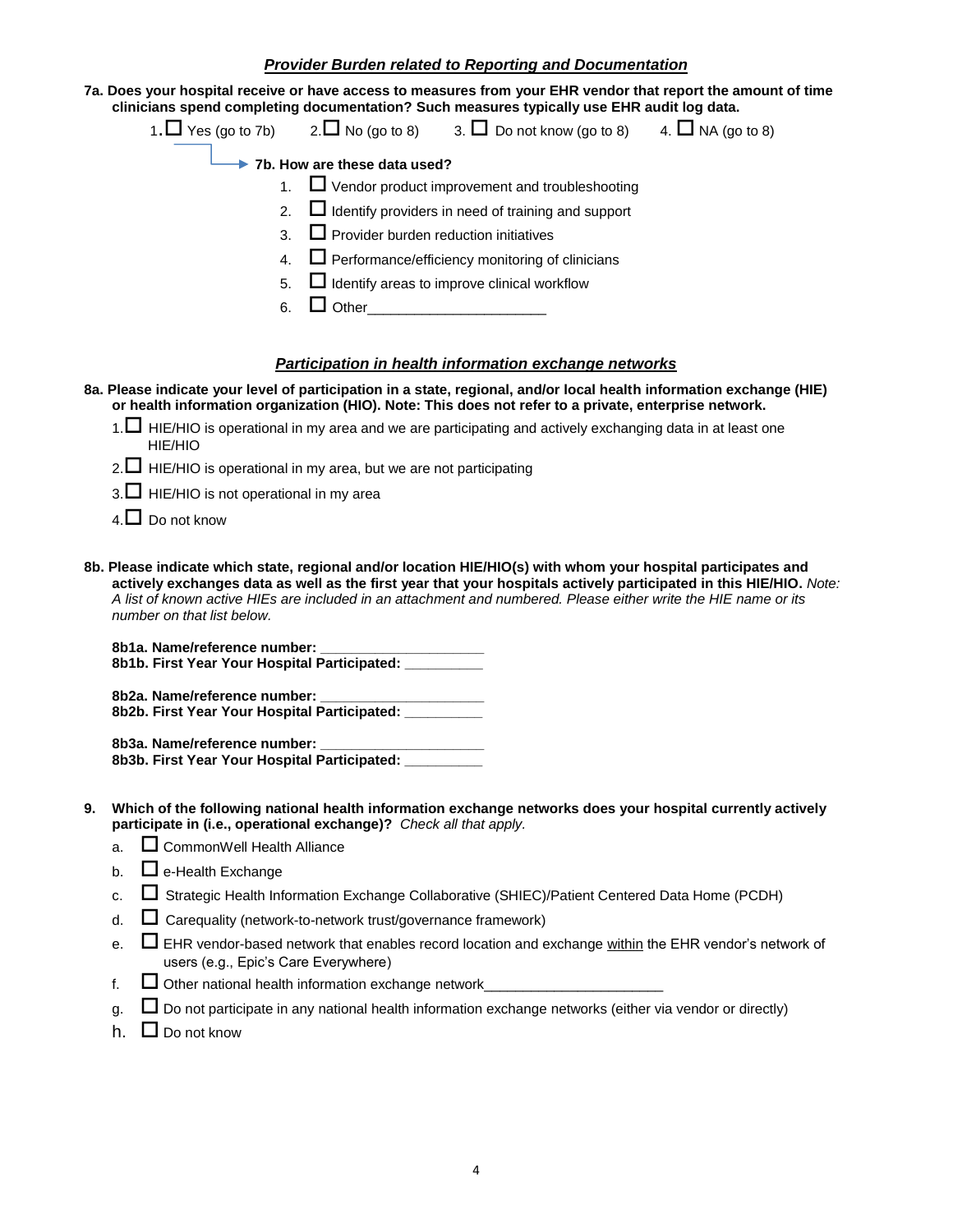**10. Does your hospital currently use Direct messaging that is enabled through the DIRECT protocol and the DirectTrust?** *Note: Your EHR vendor may refer to Direct by a different name/brand as shown in this table below. Health Information Service Providers (HISPs) may enable your hospital to implement and use messaging via the DIRECT protocol.*

|  |  | $a.\Box$ Yes b. $\Box$ No c. $\Box$ Don't Know |
|--|--|------------------------------------------------|
|--|--|------------------------------------------------|

| <b>EHR Vendor</b> | <b>EHR Branding/Naming for Direct</b>                                                               |
|-------------------|-----------------------------------------------------------------------------------------------------|
| Allscripts        | Direct                                                                                              |
| athenahealth      | Direct, Direct Messaging, Secure Messaging, Direct Secure Messaging                                 |
| <b>Brightree</b>  | Direct Secure Messaging, eReferral                                                                  |
| Cerner            | Cerner Direct, Secure Messaging, Direct Referrals, Direct Email, Direct<br>Secure Messaging, Direct |
| <b>CPSI</b>       | Direct Message, Direct Messaging, Transition of Care, TOC                                           |
| eClinicalWorks    | eClinicalDirect, P2P, Provider to Provider, Direct, Direct Secure Messaging,<br>Direct Plus         |
| Epic              | Direct Messaging, Direct Protocol                                                                   |
| Evident (Centriq) | Secure Messaging                                                                                    |
| Glenwood Systems  | Direct Messaging                                                                                    |
| Greenway          | Direct messaging                                                                                    |
| <b>MatrixCare</b> | <b>DIRECT</b>                                                                                       |
| <b>MEDITECH</b>   | Direct Messaging                                                                                    |
| <b>NextGen</b>    | NextGen Share, Direct Messaging                                                                     |
| PointClickCare    | Integrated Direct Messaging                                                                         |
| Wellsky           | Wellsky laaS, Wellsky IO, Wellsky Direct                                                            |

# *Querying information from outside providers or sources*

**11a. Does your hospital query electronically for patients' health information (e.g. medications, outside encounters) from sources outside of your organization or hospital system?** *Note: Hospitals that auto-query should respond "Yes"*

| 1. $\Box$ Yes | 2. $\Box$ No, but have the capability 3. $\Box$ No, do not have capability 4. $\Box$ Do not know |               |            |
|---------------|--------------------------------------------------------------------------------------------------|---------------|------------|
| (go to 11b)   | (go to $12$ )                                                                                    | (go to $12$ ) | (go to 12) |

**11b. How often are the following electronic methods used to search for (e.g., query or auto-query) and view patient health information from sources outside your organization or hospital system?** *Please indicate how often each method is used across each row below.* 

| <b>Electronic Methods</b>                                                                                                                                       | (1)<br><b>Often</b> | (2)<br><b>Sometimes</b> | (3)<br>Rarely | (4)<br><b>Never</b> | (5)<br>Do not<br>know/NA |
|-----------------------------------------------------------------------------------------------------------------------------------------------------------------|---------------------|-------------------------|---------------|---------------------|--------------------------|
| 1. Provider portals that allow you to view records in<br>another organizations' EHR system                                                                      |                     |                         |               |                     |                          |
| 2. Interface connection between EHR systems (e.g.<br>HL7 interface)                                                                                             |                     |                         |               |                     |                          |
| 3. Access to other organizations' EHR system using<br>login credentials                                                                                         |                     |                         |               |                     |                          |
| 4. Regional, state, or local health information<br>exchange organization (HIE/HIO). NOT local<br>proprietary, enterprise network                                |                     |                         |               |                     |                          |
| 5. EHR vendor-based network that enables record<br>location within the network (e.g. Care Everywhere)                                                           |                     |                         |               |                     |                          |
| 6. EHR connection to national networks that enable<br>record location across EHRs in different networks<br>(e.g. CommonWell, eHealth Exchange,<br>Careguality). |                     |                         |               |                     |                          |
| 7. Other electronic                                                                                                                                             |                     |                         |               |                     |                          |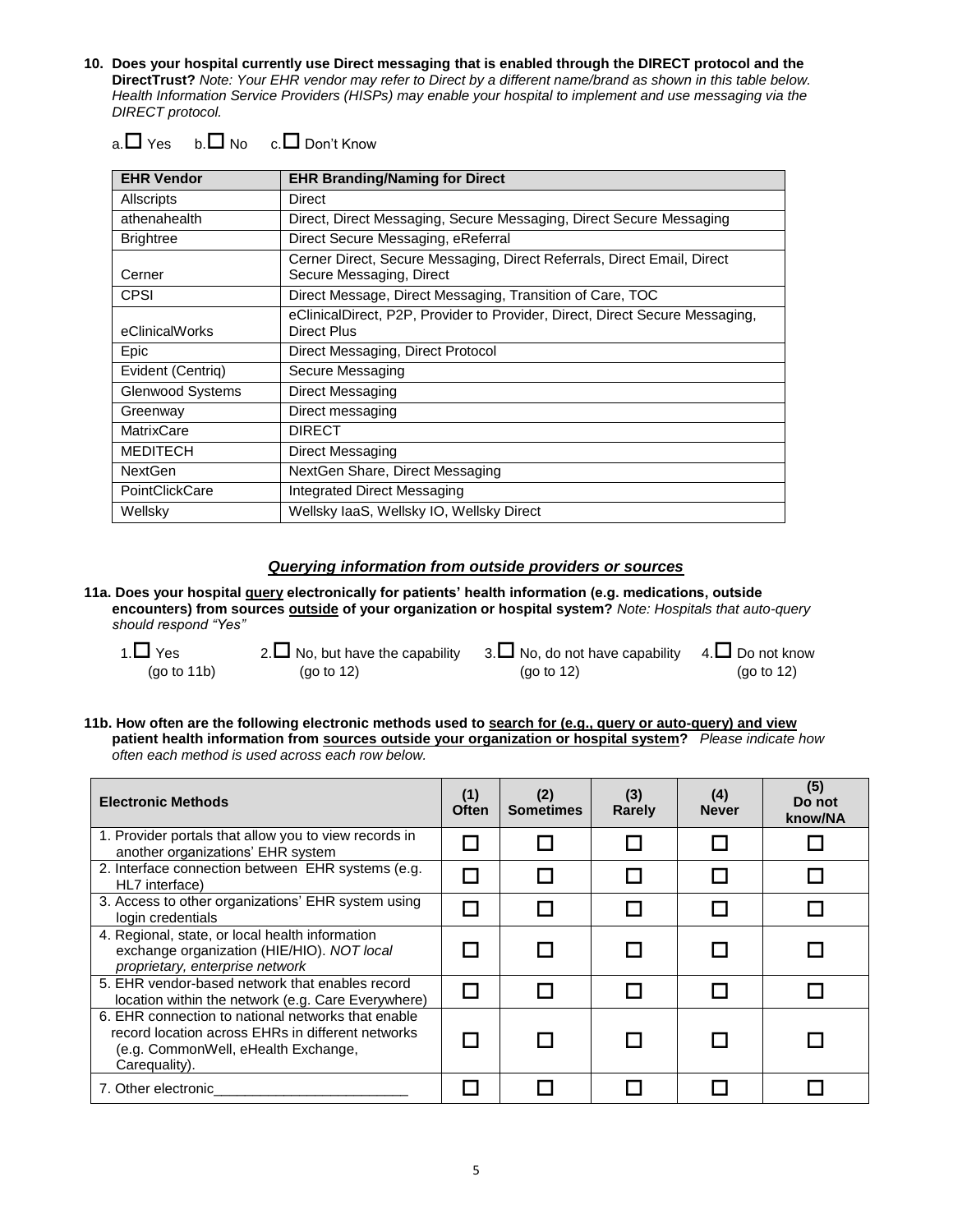# *Sending patient health information*

**12. When a patient transitions to another care setting outside of your organization or hospital system, how often does your hospital use the following methods to SEND a summary of care record?** *Please indicate how often each method is used across each row below.*

| <b>Methods without intermediaries</b>                                                                                            |                          | (2)<br><b>Sometimes</b> | (3)<br><b>Rarely</b>     | (4)<br><b>Never</b> | (5)<br>Do not<br>know/NA |
|----------------------------------------------------------------------------------------------------------------------------------|--------------------------|-------------------------|--------------------------|---------------------|--------------------------|
| a. Mail or fax                                                                                                                   | n and                    | l.                      |                          |                     | H                        |
| b. eFax using EHR                                                                                                                | $\overline{\phantom{a}}$ |                         | $\overline{\phantom{a}}$ |                     |                          |
| c. Provider portals that allow outside organization to<br>view records in your EHR system                                        | H                        |                         |                          |                     |                          |
| d. Interface connection between EHR systems (e.g.<br>HL7 interface)                                                              | П                        | П                       | П                        |                     |                          |
| e. Login credentials that allow access to your EHR                                                                               | H                        | H                       | $\mathsf{L}$             | $\mathbf{I}$        |                          |
|                                                                                                                                  | $\Box$                   | П                       | □                        | П                   |                          |
| <b>Methods with intermediaries</b>                                                                                               | (1)<br>Often             | (2)<br><b>Sometimes</b> | (3)<br><b>Rarely</b>     | (4)<br><b>Never</b> | (5)<br>Do not<br>know/NA |
| g. HISPs that enable messaging via DIRECT protocol                                                                               | H                        | H                       |                          |                     |                          |
| h. Regional, state, or local health information exchange<br>organization (HIE/HIO). NOT local proprietary,<br>enterprise network | n and                    |                         |                          |                     |                          |
| i. EHR vendor-based network that enables exchange<br>with vendor's other users. (e.g. Epic's Care<br>Everywhere)                 | H                        |                         |                          |                     |                          |
| National networks that enable exchange across<br>i.<br>different EHR vendors (e.g. CommonWell, eHealth<br>Exchange, Carequality) | $\mathcal{L}$            |                         | H                        |                     |                          |
| k. Other                                                                                                                         |                          |                         |                          |                     |                          |

# *Electronic Notifications*

#### **13a. When a patient visits your Emergency Department (ED), do you provide electronic notification to the patient's primary care physician?**

1. Yes, routinely 2. Yes, but not routinely (e.g. often missing information to route notification)

3. No, but have the capability 4.  $\Box$  No, don't have the capability 5.  $\Box$  Don't know 6.  $\Box$  Don't have ED

**13b. If yes, are electronic notifications provided to primary care physicians below?** *Check all that apply*

1. Inside the system 2. Outside the System  $3. \Box$  Do not know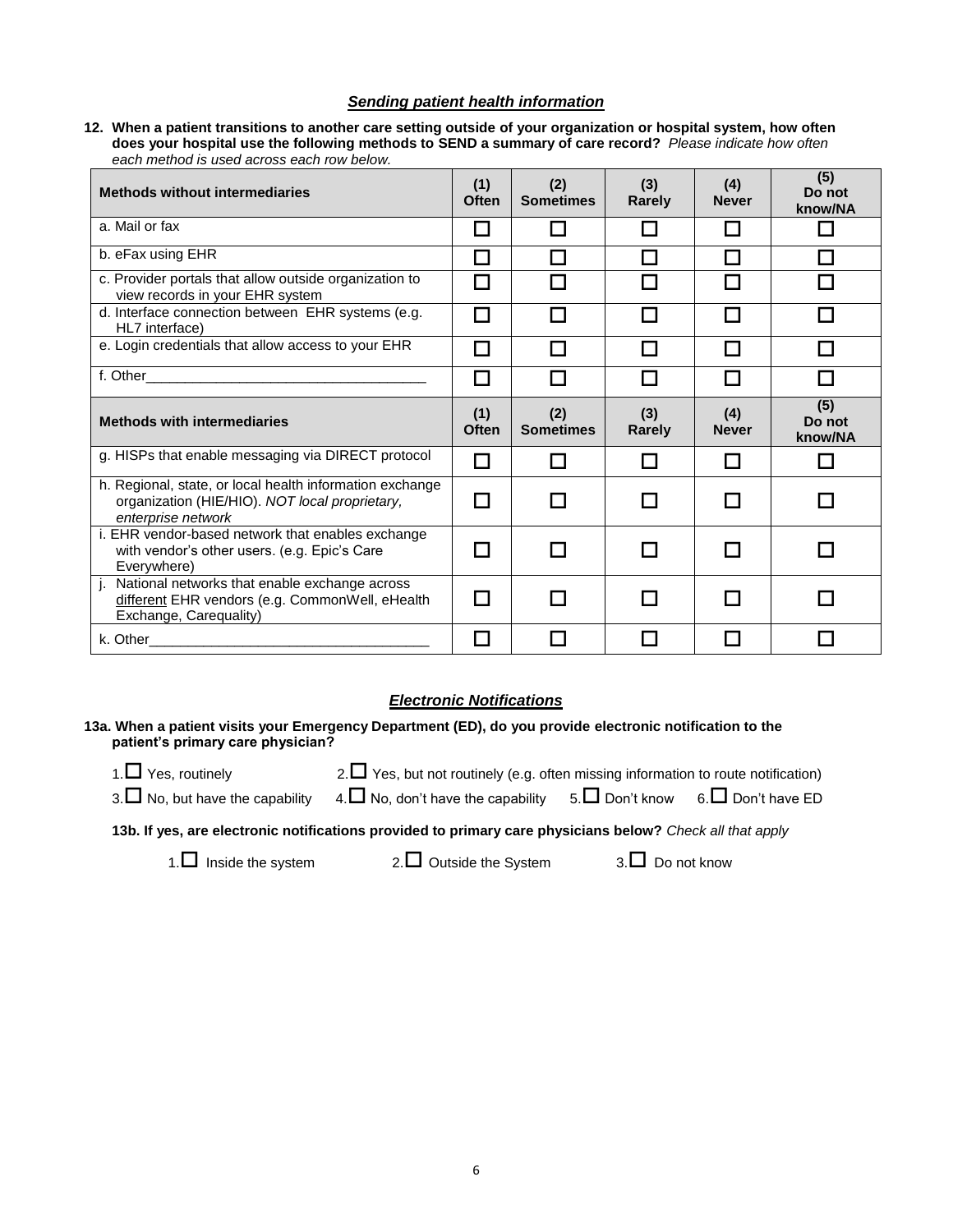# *Receive and Integrate patient health information*

 **14. When a patient transitions from another care setting outside your organization or hospital system, how often does your hospital use the following methods to RECEIVE a summary of care record?** Please indicate how often each method is used across each row below.

| <b>Methods without intermediaries</b>                                                                                            | (1)<br>Often             | (2)<br><b>Sometimes</b> | (3)<br>Rarely | (4)<br><b>Never</b> | (5)<br>Do not<br>know/NA |
|----------------------------------------------------------------------------------------------------------------------------------|--------------------------|-------------------------|---------------|---------------------|--------------------------|
| a. Mail or fax                                                                                                                   | $\mathsf{L}$             |                         |               | $\Box$              | n                        |
| b. eFax using EHR                                                                                                                | ш                        |                         |               | П                   |                          |
| c. Provider portals that allow you to view records in<br>another organizations' EHR system                                       |                          |                         |               |                     |                          |
| d. Interface connection between EHR systems (e.g.<br>HL7 interface)                                                              | П                        |                         |               | П                   |                          |
| e. Access to other organizations' EHR system using<br>login credentials                                                          | $\overline{\phantom{a}}$ |                         |               | $\mathbf{I}$        |                          |
|                                                                                                                                  | $\mathcal{L}$            |                         |               |                     |                          |
| <b>Methods with intermediaries</b>                                                                                               | (1)<br>Often             | (2)<br><b>Sometimes</b> | (3)<br>Rarely | (4)<br><b>Never</b> | (5)<br>Do not<br>know/NA |
| g. HISPs that enable messaging via DIRECT protocol                                                                               | l I                      |                         |               | П                   |                          |
| h. Regional, state, or local health information exchange<br>organization (HIE/HIO). NOT local proprietary,<br>enterprise network | П                        |                         |               | П                   |                          |
| i. EHR vendor-based network that enables exchange<br>with vendor's other users. (e.g. Epic's Care<br>Everywhere)                 |                          |                         |               |                     |                          |
| j. National networks that enable exchange across<br>different EHR vendors (e.g. CommonWell, eHealth<br>Exchange, Carequality)    | П                        |                         |               |                     |                          |
| k. Other                                                                                                                         | ш                        |                         |               |                     |                          |

**15. Does your EHR integrate the information contained in summary of care records received electronically (not eFax) without the need for manual entry?** *Note: This refers to the ability to add or incorporate the information to the EHR without special effort (this does NOT refer to automatically adding data without provider review). This could be done using software to convert scanned documents into indexed, discrete data that can be integrated/included in EHR.*

|  | a. $\Box$ Yes. routinely |  | b. I Yes, but not routinely | $c. \Box$ No | d. <b>□</b> Don't know | e. $\Box$ NA |
|--|--------------------------|--|-----------------------------|--------------|------------------------|--------------|
|--|--------------------------|--|-----------------------------|--------------|------------------------|--------------|

**16. When treating a patient that was seen by a provider outside your organization or hospital system, do providers at your hospital routinely have necessary clinical information available electronically (not e-Fax) from outside providers or sources when treating a patient that was seen by another health care provider/setting?**

**17a. How frequently do providers at your hospital use patient health information received electronically (not e-Fax) from outside providers or sources when treating a patient?**

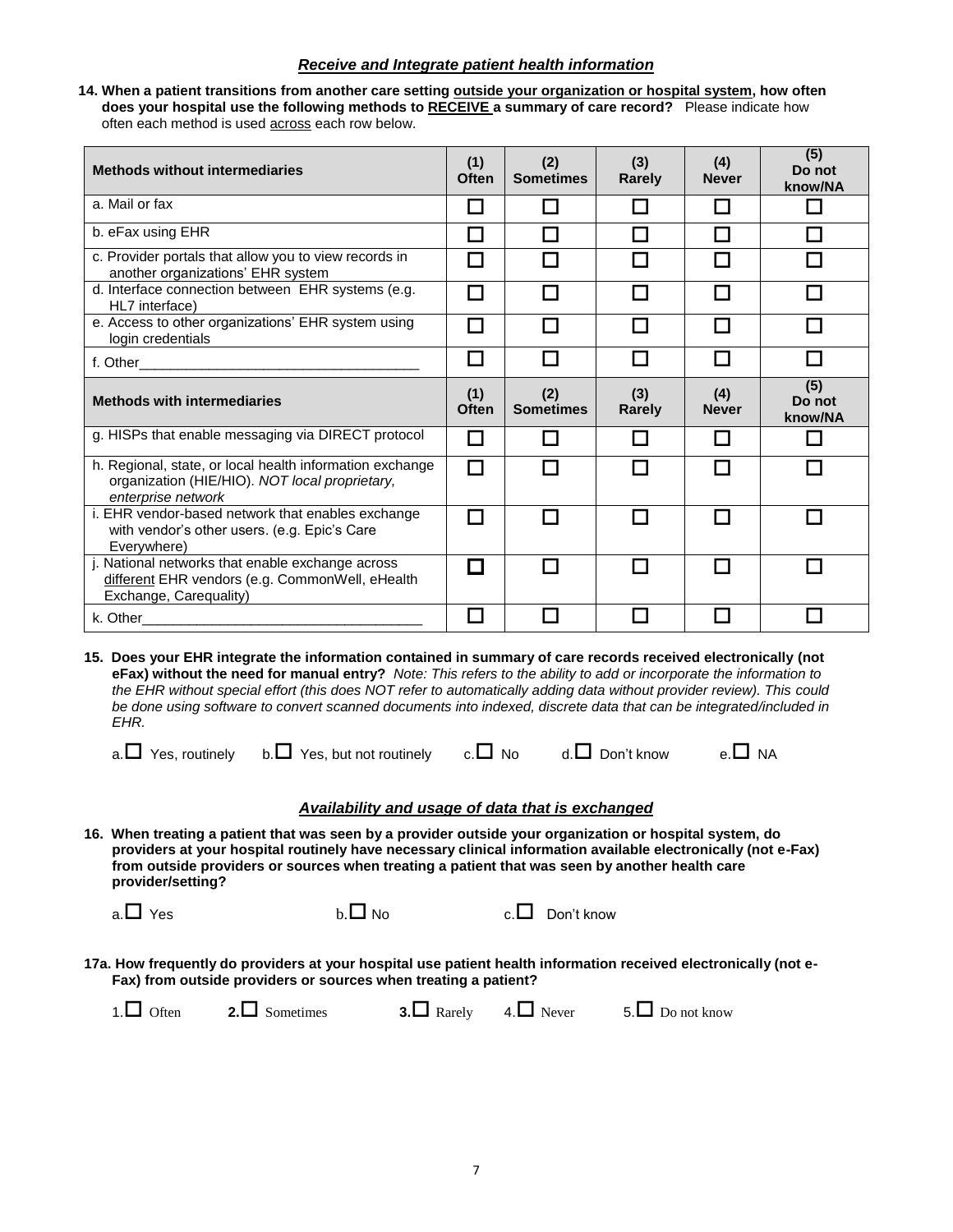# **17b. Please indicate which of the following barriers reduce usage. (Please check** *all* **that apply)**

- 1.  $\Box$  Information not always available when needed (e.g. not timely)
- 2.  $\Box$  Information is not trusted
- $3.$   $\Box$  Information available but not within EHR
- 4.  $\Box$  Information available within EHR but not part of clinicians' workflow
- 5.  $\Box$  Information not presented in a useful format (e.g. too much information, redundant, or unnecessary information)
- 6.  $\Box$  Information that is specific and relevant is hard to find
- 7.  $\Box$  External data uses different standards (e.g., vocabulary and/or semantic representation differs) making it difficult to use
- 8. Other\_\_\_\_\_\_\_\_\_\_\_\_\_\_\_\_\_\_\_\_\_\_\_\_\_\_\_\_\_\_\_\_\_\_\_\_\_\_\_\_\_\_\_\_\_\_\_\_\_\_\_\_\_\_\_\_\_\_\_\_\_\_\_\_\_\_\_\_\_\_\_\_

# *Information Exchange Related to COVID-19*

#### **18. To what extent do you agree with this statement: my hospital electronically received information from outside providers needed to effectively treat COVID-19?**

| a. $\Box$ Strongly Agree | b. $\Box$ Agree c. $\Box$ Neither Agree nor disagree d. $\Box$ Disagree |  |
|--------------------------|-------------------------------------------------------------------------|--|
|                          |                                                                         |  |

e. Strongly disagree f.  $\Box$  Don't know

### **19. How frequently is each type of clinical information that is necessary for treating patients with COVID-19 electronically available (not e-Fax) from outside providers or other sources at the point of care?**

| Information Type                  | (1)<br><b>Always</b> | (2)<br><b>Often</b> | (3)<br><b>Sometimes</b> | (4)<br>Rarely | (5)<br><b>Never</b> | (6)<br>Don't<br><b>Know</b> |
|-----------------------------------|----------------------|---------------------|-------------------------|---------------|---------------------|-----------------------------|
| Diagnoses<br>a.                   |                      |                     |                         |               |                     |                             |
| <b>Problem Lists</b><br>b.        |                      |                     |                         |               |                     |                             |
| Lab results<br>C.                 |                      |                     |                         |               |                     |                             |
| <b>Clinical Notes</b><br>d.       |                      |                     |                         |               |                     |                             |
| Medications<br>е.                 |                      |                     |                         |               |                     |                             |
| f.<br>Images                      |                      |                     |                         |               |                     |                             |
| <b>Immunization Details</b><br>g. |                      |                     |                         |               |                     |                             |

#### **20. When patients who were admitted to your hospital had been tested for COVID-19 outside of your health system, to what extent did you receive results in an electronic, structured format (e.g. HL7 containing LOINC and SNOMED codes) from each type of entity outside of your healthcare system?**

| Entity |                                                                                                             | (1)<br><b>Always</b> | (2)<br><b>Often</b> | (3)<br><b>Sometimes</b> | (4)<br><b>Rarely</b> | (5)<br><b>Never</b> | (6)<br>Don't<br><b>Know</b> | (7)<br><b>NA/Do</b><br><b>Not</b><br><b>Receive</b><br>from<br>this<br>entity |
|--------|-------------------------------------------------------------------------------------------------------------|----------------------|---------------------|-------------------------|----------------------|---------------------|-----------------------------|-------------------------------------------------------------------------------|
| a.     | Large Commercial Labs                                                                                       |                      |                     |                         |                      |                     |                             |                                                                               |
| b.     | Small/independent/regional<br>Labs                                                                          |                      |                     |                         |                      |                     |                             |                                                                               |
| C.     | <b>Public Health Labs</b>                                                                                   |                      |                     |                         |                      |                     |                             |                                                                               |
| d.     | <b>Other Hospitals</b>                                                                                      |                      |                     |                         |                      |                     |                             |                                                                               |
| е.     | Point of care testing by<br>traditional ambulatory providers                                                |                      |                     |                         |                      |                     |                             |                                                                               |
| f.     | Point of care testing by<br>emerging providers (e.g.<br>pharmacies performing testing,<br>'pop up' testing) |                      |                     |                         |                      |                     |                             |                                                                               |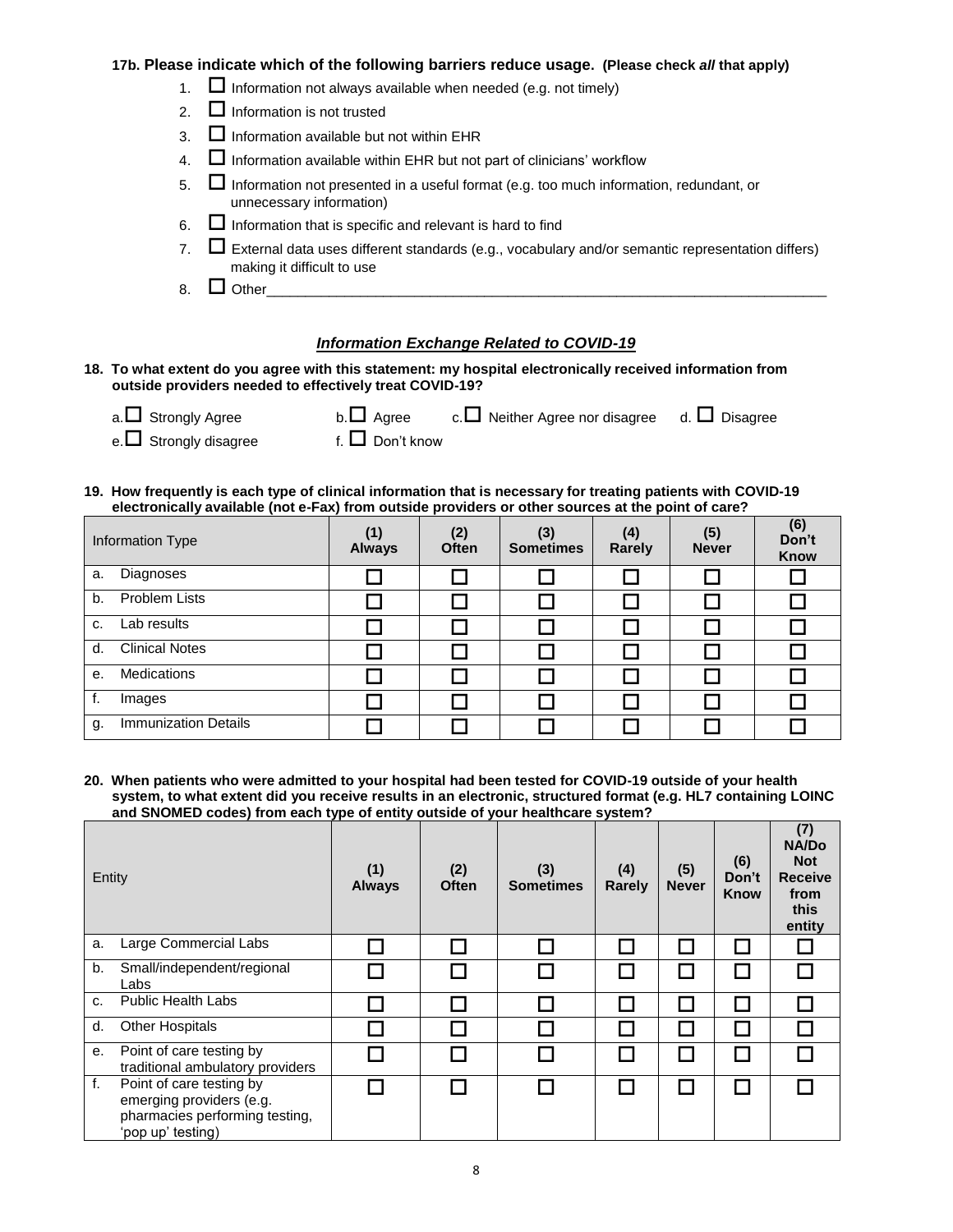# *Public Health Reporting*

**21a. What is your hospital's current stage of active engagement towards electronically submitting data for public health reporting related to the activities listed below.** *For each row, please select the response that represents the most progress towards submission of production data.*

|                                                         | (1)<br><b>Actively</b><br>electronically<br>submitting<br>production<br>data | (2)<br>In the<br>process of<br>testing and<br>validating<br>electronic<br>submission<br>of data | (3)<br><b>Completed</b><br>registration<br>to submit<br>Data | (4)<br>Have not<br>completed<br>registration | (5)<br>Don't<br><b>Know</b> |
|---------------------------------------------------------|------------------------------------------------------------------------------|-------------------------------------------------------------------------------------------------|--------------------------------------------------------------|----------------------------------------------|-----------------------------|
| 1. Syndromic surveillance reporting                     |                                                                              |                                                                                                 |                                                              |                                              |                             |
| 2. Immunization registry reporting                      |                                                                              |                                                                                                 |                                                              |                                              |                             |
| 3. Electronic case reporting                            |                                                                              |                                                                                                 |                                                              |                                              |                             |
| 4. Public health registry reporting                     |                                                                              |                                                                                                 |                                                              |                                              |                             |
| 5. Clinical data registry reporting                     |                                                                              |                                                                                                 |                                                              |                                              |                             |
| 6. Electronic reportable laboratory<br>result reporting |                                                                              |                                                                                                 |                                                              |                                              |                             |

**21b. How does your hospital electronically submit data for public health reporting related to the activities listed below.** *Note: this is referring to data generated through clinical processes involving patient care (production data NOT test data). Select one option most frequently used in each row.*

| ical dala). Ocioci ono opilon mode nogachiy asod in caon row. | (1)<br><b>Electronic</b><br>health<br>record | (2)<br><b>Health</b><br>information<br>exchange | (3)<br><b>Other</b><br>electronic<br>method<br>(besides EHR<br>and HIE) | (4)<br><b>Not</b><br><b>Electronically</b><br>submitting<br>data | (5)<br>Don't<br><b>Know</b> |
|---------------------------------------------------------------|----------------------------------------------|-------------------------------------------------|-------------------------------------------------------------------------|------------------------------------------------------------------|-----------------------------|
| 1. Syndromic surveillance reporting                           |                                              |                                                 |                                                                         |                                                                  |                             |
| 2. Immunization registry reporting                            |                                              |                                                 |                                                                         |                                                                  |                             |
| 3. Electronic case reporting                                  |                                              |                                                 |                                                                         |                                                                  |                             |
| 4. Public health registry reporting                           |                                              |                                                 |                                                                         |                                                                  |                             |
| 5. Clinical data registry reporting                           |                                              |                                                 |                                                                         |                                                                  |                             |
| 6. Electronic reportable laboratory<br>result reporting       |                                              |                                                 |                                                                         |                                                                  |                             |
| 7. Hospital capacity and utilization<br>of medical supplies   |                                              |                                                 |                                                                         |                                                                  |                             |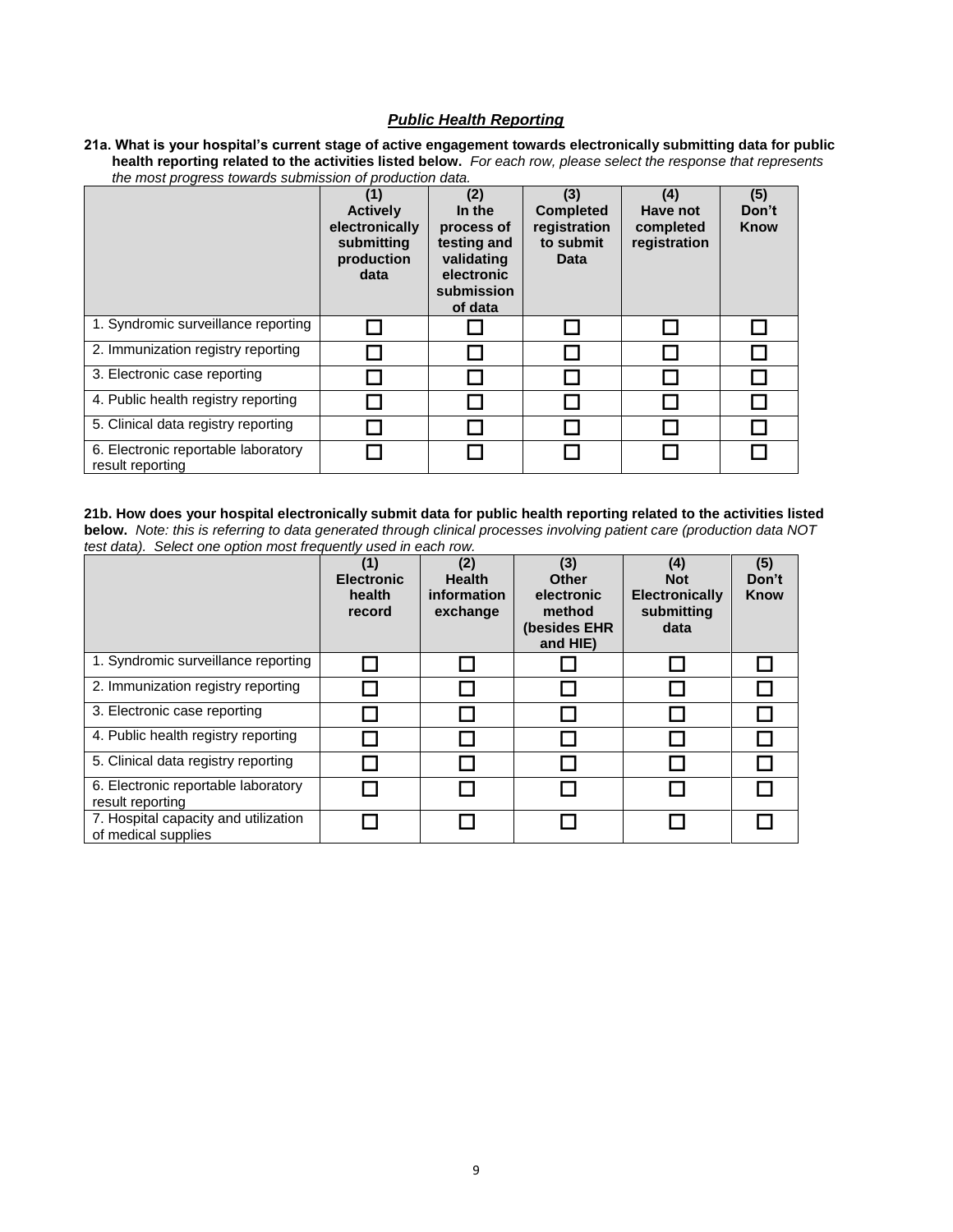**21c. For each activity, how often is the data successfully submitted/sent to the public health entity in timely manner and electronic, structured format?** *Successfully implies sending messages with few-to no errors in a form the public health agency can use, and when errors do occur they are resolved in a timely manner, transmitted within required timeframe.*

|                                                             | (1)<br><b>Always</b> | (2)<br>Often | (3)<br><b>Sometimes</b> | (4)<br><b>Rarely</b> | (5)<br><b>Never</b> | (6)<br><b>Not</b><br>applicable<br>(do not<br>report) | (7)<br>Don't<br><b>Know</b> |
|-------------------------------------------------------------|----------------------|--------------|-------------------------|----------------------|---------------------|-------------------------------------------------------|-----------------------------|
| 1. Syndromic surveillance reporting                         |                      |              |                         |                      |                     |                                                       |                             |
| 2. Immunization registry reporting                          |                      |              |                         |                      |                     |                                                       |                             |
| 3. Electronic case reporting                                |                      |              |                         |                      |                     |                                                       |                             |
| 4. Public health registry reporting                         |                      |              |                         |                      |                     |                                                       |                             |
| 5. Clinical data registry reporting                         |                      |              |                         |                      |                     |                                                       |                             |
| 6. Electronic reportable laboratory<br>result reporting     |                      |              |                         |                      |                     |                                                       |                             |
| 7. Hospital capacity and utilization<br>of medical supplies |                      |              |                         |                      |                     |                                                       |                             |

**21d. For each type of public health reporting, please indicate whether your hospital uses automated (e.g. EHR generated data sent electronically/automatically to the public health agency), manual (e.g. chart abstraction with data faxed or re-input into a portal), or a mix of both types of processes (e.g. files electronically generated from the EHR but manual steps required to transmit to public health agency) to transmit the data.**

|                                                             | (1)<br><b>Fully or</b><br>primarily<br>automated | (2)<br>Mix of<br>automated and<br>manual process | -<br>(3)<br><b>Fully or</b><br>primarily<br>manual | (4)<br>Don't<br>know/NA |
|-------------------------------------------------------------|--------------------------------------------------|--------------------------------------------------|----------------------------------------------------|-------------------------|
| 1. Syndromic surveillance reporting                         |                                                  |                                                  |                                                    |                         |
| 2. Immunization registry reporting                          |                                                  |                                                  |                                                    |                         |
| 3. Electronic case reporting                                |                                                  |                                                  |                                                    |                         |
| 4. Public health registry reporting                         |                                                  |                                                  |                                                    |                         |
| 5. Clinical Data registry reporting                         |                                                  |                                                  |                                                    |                         |
| 6. Electronic reportable laboratory result<br>reporting     |                                                  |                                                  |                                                    |                         |
| 7. Hospital capacity and utilization of medical<br>supplies |                                                  |                                                  |                                                    |                         |

*Skip question 21e if your hospital does not submit data via a health information exchange.*

**21e. If you use an HIE to submit data for public health reporting activities, does the HIE perform value added services during submission (e.g. reformat message, add additional data to message, etc.)?**

|                                                             | (1)<br><b>Value Added</b><br>Services (e.g.<br>adding<br>information<br>from another<br>source) | (2)<br><b>Simple</b><br><b>Modifications</b><br>(e.g. code<br>translation) | (3)<br><b>Pass</b><br>Through/<br>transmit<br>only | (4)<br>Don't<br>Know | (5)<br><b>Not</b><br>applicable<br>(do not<br>report) |
|-------------------------------------------------------------|-------------------------------------------------------------------------------------------------|----------------------------------------------------------------------------|----------------------------------------------------|----------------------|-------------------------------------------------------|
| 1. Syndromic surveillance reporting                         |                                                                                                 |                                                                            |                                                    |                      |                                                       |
| 2. Immunization registry reporting                          |                                                                                                 |                                                                            |                                                    |                      |                                                       |
| 3. Electronic case reporting                                |                                                                                                 |                                                                            |                                                    |                      |                                                       |
| 4. Public health registry reporting                         |                                                                                                 |                                                                            |                                                    |                      |                                                       |
| 5. Clinical Data registry reporting                         |                                                                                                 |                                                                            |                                                    |                      |                                                       |
| 6. Electronic reportable laboratory result<br>reporting     |                                                                                                 |                                                                            |                                                    |                      |                                                       |
| 7. Hospital capacity and utilization of<br>medical supplies |                                                                                                 |                                                                            |                                                    |                      |                                                       |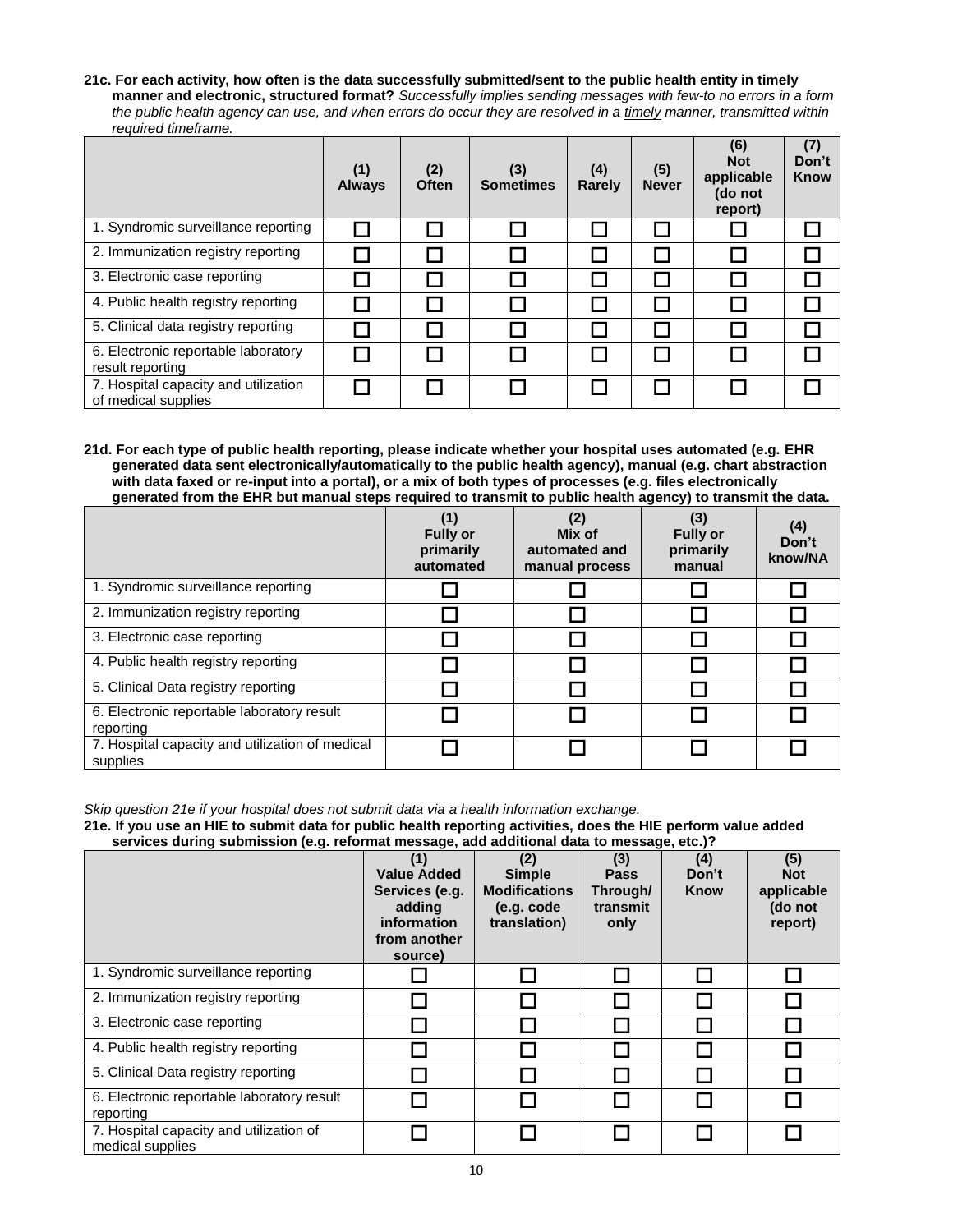**22. To what extent do you agree with this statement: We have been successfully submitting vaccine related adverse events to relevant State and Federal agencies (e.g. CDC Vaccine Adverse Event Reporting System)?**

|                                                  | a. $\Box$ Strongly Agree b. $\Box$ Agree c. $\Box$ Neither Agree nor disagree | d. $\Box$ Disagree |
|--------------------------------------------------|-------------------------------------------------------------------------------|--------------------|
| e. $\Box$ Strongly disagree f. $\Box$ Don't know |                                                                               |                    |

**23. Does your HIE charge your hospital additionally to submit data for public health reporting activities?**

**24. Does your EHR developer charge your hospital additionally to submit data for public health reporting activities?**

 $a.\Box$  Yes b.  $\Box$  No c.  $\Box$  Don't know

# *Barriers to exchange and interoperability*

Which of the following issues has your hospital experienced when trying to electronically (not eFax) send, **receive or find (query) patient health information to/from other organizations or hospital systems? (Please check**  *all* **that apply)**

### **25a. Barriers related to electronically sending patient health information**

- 1.  $\Box$  Providers we would like to electronically send patient health information to do not have an EHR or other electronic system with capability to receive the information
- 2.  $\square$  Providers we would like to electronically send patient health information to have an EHR; however, it lacks the technical capability to receive the information
- 3. Difficult to locate the address of the provider to send the information (e.g. lack of provider directory)
- 4. Many recipients of our electronic care summaries (e.g. CCDA) report that the information is not useful
- 5.  $\Box$  Cumbersome workflow to send (not eFax) the information from our EHR system
- 6.  $\Box$  It is difficult to locate the Direct address of the provider to send the information
- $7.$   $\Box$  We frequently receive error messages when attempting to send Direct messages to recipients.

# **25b. Barriers related to electronically receiving patient health information**

- 1.  $\Box$  Difficult to match or identify the correct patient between systems
- 2.  $\Box$  There are providers whom we share patients with that don't typically exchange patient data with us
- $3.$   $\Box$  There are providers whom we electronically share patient information with that don't typically share patient information with us
- 4.  $\Box$  There are providers who share data with us but do not provide that data in the format that we request
- 5.  $\Box$  There are providers who state that they cannot exchange information with us due to privacy laws (e.g. HIPAA) in situations where that does not seem appropriate

# **25c. Other barriers related to exchanging patient health information**

- 1. Experience greater challenges exchanging (e.g. sending/receiving) data across different vendor platforms
- 2.  $\Box$  We have to pay additional costs to send/receive data with outside organizations/hospital systems
- $3.$   $\Box$  We had to develop customized interfaces in order to exchange (e.g. send/receive) data with outside organizations/hospital systems
- 4.  $\Box$  Contractual constraints between healthcare providers and health vendors limit our ability to exchange data with providers using certain systems.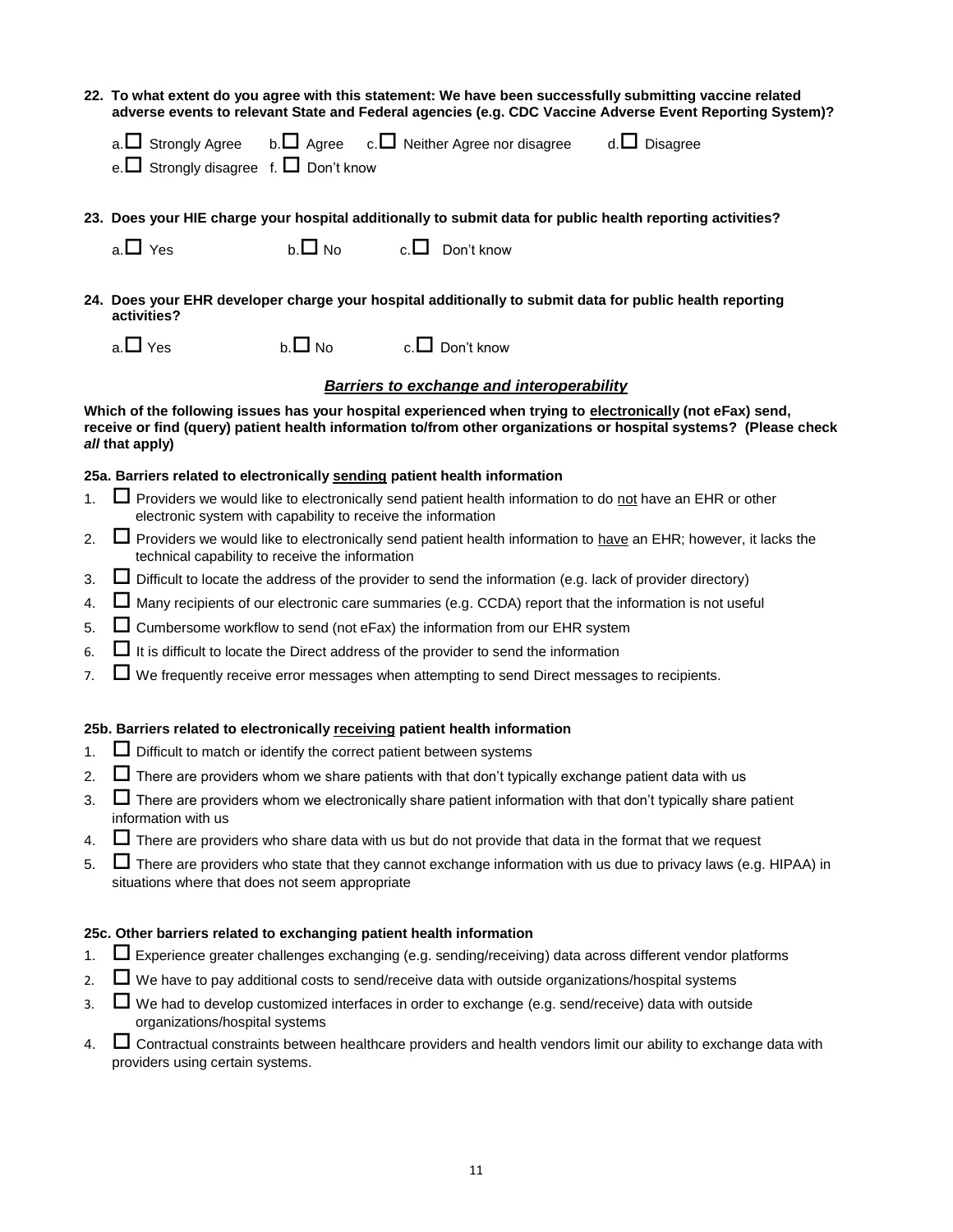# **25d. In what form(s) have you observed or experienced information blocking by Enterprise EHR vendor(s)?**

|                                                        |                                                                                                     | (1)<br>Often/<br><b>Routinely</b> | (2)<br><b>Sometimes</b> | (3)<br>Never/<br><b>Rarely</b> | (4)<br><b>Don't Know</b> |
|--------------------------------------------------------|-----------------------------------------------------------------------------------------------------|-----------------------------------|-------------------------|--------------------------------|--------------------------|
|                                                        | 1.Price                                                                                             |                                   |                         |                                |                          |
|                                                        | Examples:                                                                                           |                                   |                         |                                |                          |
|                                                        | Using high fees to avoid granting third-parties access to<br>data stored in the vendor's EHR system |                                   |                         |                                |                          |
| $\bullet$                                              | Charging unreasonable fees to export data at a                                                      |                                   |                         |                                |                          |
|                                                        | provider's request (such as when switching vendors)                                                 |                                   |                         |                                |                          |
|                                                        | 2. Contract language                                                                                |                                   |                         |                                |                          |
|                                                        | Examples:                                                                                           |                                   |                         |                                |                          |
|                                                        | Using contract terms, warranty terms, or intellectual                                               |                                   |                         |                                |                          |
|                                                        | property rights to discourage exchange or connectivity                                              |                                   |                         |                                |                          |
|                                                        | with third-party                                                                                    |                                   |                         |                                |                          |
|                                                        | Changing material contract terms related to health                                                  |                                   |                         |                                |                          |
|                                                        | information exchange after customer has licensed and                                                |                                   |                         |                                |                          |
|                                                        | installed the vendor's technology                                                                   |                                   |                         |                                |                          |
| 3. Artificial technical, process, or resource barriers |                                                                                                     |                                   |                         |                                |                          |
|                                                        | Example:                                                                                            |                                   |                         |                                |                          |
|                                                        | Using artificial technical barriers to avoid granting third-                                        |                                   |                         |                                |                          |
|                                                        | parties access to data stored in the vendor's EHR                                                   |                                   |                         |                                |                          |
|                                                        | system                                                                                              |                                   |                         |                                |                          |
| 4.Refusal                                              |                                                                                                     |                                   |                         |                                |                          |
|                                                        | Examples:                                                                                           |                                   |                         |                                |                          |
| $\bullet$                                              | Refusing to exchange information or establish                                                       |                                   |                         |                                |                          |
|                                                        | connectivity with certain vendors or HIOs                                                           |                                   |                         |                                |                          |
|                                                        | Refusing to export data at a provider's request (such as                                            |                                   |                         |                                |                          |
|                                                        | when switching vendors)                                                                             |                                   |                         |                                |                          |
| 5. Other (please list):                                |                                                                                                     |                                   |                         |                                |                          |

#### **25e. In what form(s) have you observed or experienced information blocking by healthcare providers?**

|                                                                                                    | (1)<br>Often/<br><b>Routinely</b> | (2)<br><b>Sometimes</b> | (3)<br>Never/<br>Rarely | (4)<br>Don't Know |
|----------------------------------------------------------------------------------------------------|-----------------------------------|-------------------------|-------------------------|-------------------|
| 1. Artificial technical, process, or resource barriers<br>Examples:                                |                                   |                         |                         |                   |
| Requiring a written authorization when neither state nor<br>federal law requires it                |                                   |                         |                         |                   |
| Requiring a patient to repeatedly opt in to exchange for<br>treatment payment and operations (TPO) |                                   |                         |                         |                   |
| 2.Refusal                                                                                          |                                   |                         |                         |                   |
| Examples:                                                                                          |                                   |                         |                         |                   |
| Refusing to exchange information with competing<br>providers, hospitals, or health systems         |                                   |                         |                         |                   |
| 3. Strategic affiliations                                                                          |                                   |                         |                         |                   |
| Examples:                                                                                          |                                   |                         |                         |                   |
| Promoting alternative, proprietary approaches to<br>information exchange                           |                                   |                         |                         |                   |
| Exchanging only within referral network or with<br>preferred referral partners                     |                                   |                         |                         |                   |
| 4. Other (please list):                                                                            |                                   |                         |                         |                   |

# **25f. To what extent have you observed the following stakeholders engaging in information blocking behaviors?**

|                                                                    | Often/<br><b>Routinely</b> | <b>Sometimes</b> | (3)<br>Never/<br>Rarely | (4)<br>Don't Know |
|--------------------------------------------------------------------|----------------------------|------------------|-------------------------|-------------------|
| 1. Certified Health IT Developers (e.g. Enterprise EHR<br>vendors) |                            |                  |                         |                   |
| 2. Healthcare Providers                                            |                            |                  |                         |                   |
| 3. National Networks (e.g. CommonWell, eHealth<br>Exchange)        |                            |                  |                         |                   |
| 4. State, regional, and/or local health information exchange       |                            |                  |                         |                   |
| 5. Other (please list):                                            |                            |                  |                         |                   |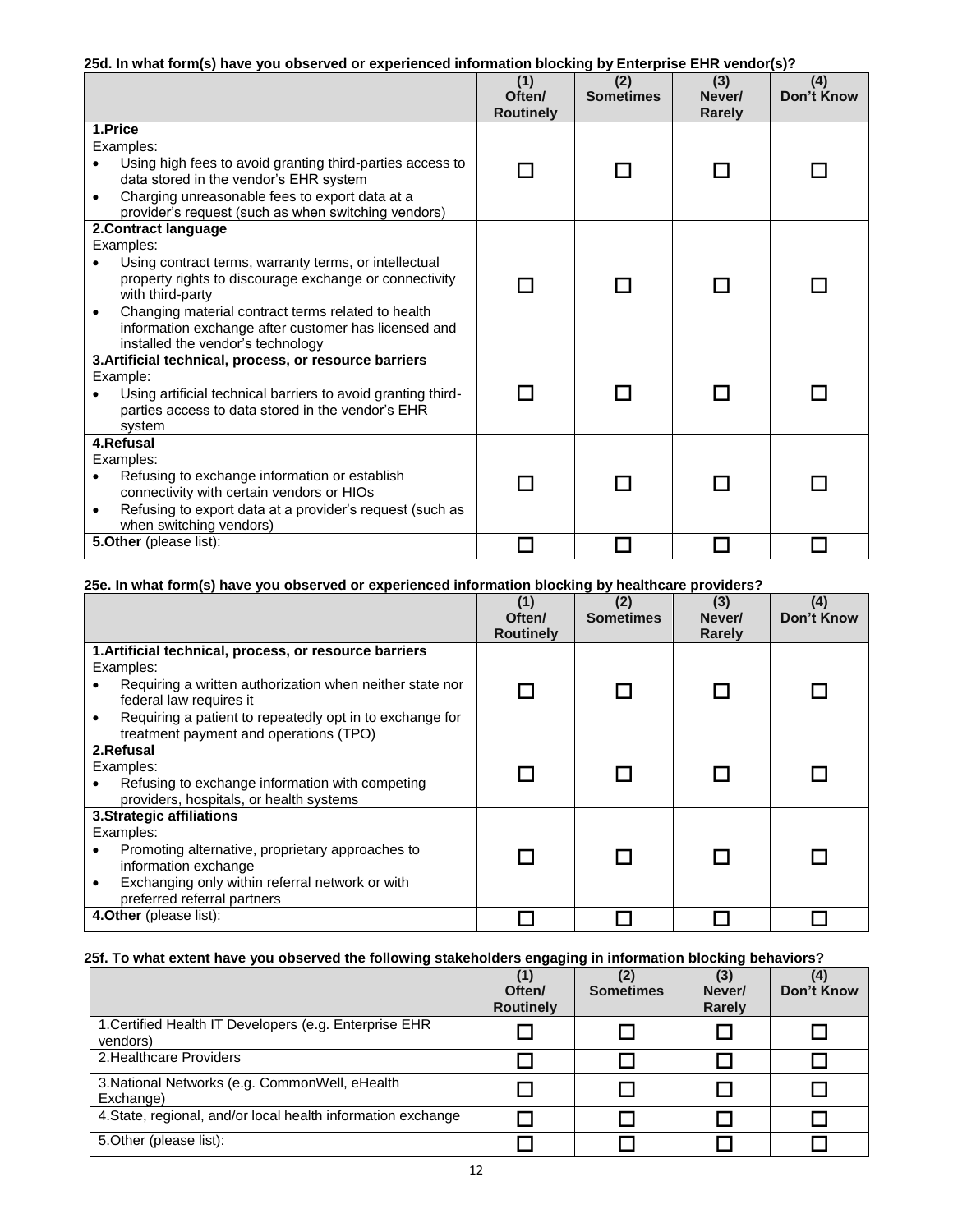# *EHR System and IT Vendors*

| 26a. Does your hospital use an EHR system that has been certified? Certified refers to meeting federal requirements<br>per the Office of the National Coordinator for Health Information Technology (ONC). Certified EHRs are necessary to<br>meet the objectives of Meaningful Use; however, certified EHRs can be used by all hospitals regardless of whether<br>they participate in that program. If unsure, see if your system meets the requirements here:<br>https://chpl.healthit.gov/#/search |                                                |                                                                                                                                                                                                                                      |  |  |  |
|-------------------------------------------------------------------------------------------------------------------------------------------------------------------------------------------------------------------------------------------------------------------------------------------------------------------------------------------------------------------------------------------------------------------------------------------------------------------------------------------------------|------------------------------------------------|--------------------------------------------------------------------------------------------------------------------------------------------------------------------------------------------------------------------------------------|--|--|--|
| 1. $\Box$ Yes                                                                                                                                                                                                                                                                                                                                                                                                                                                                                         | $2.\Box$ No                                    | $3.$ Don't know                                                                                                                                                                                                                      |  |  |  |
| certified EHR system.                                                                                                                                                                                                                                                                                                                                                                                                                                                                                 |                                                | 26b. If yes, has your hospital switched to a 2015 certified EHR system? This refers to fully implementing the 2015                                                                                                                   |  |  |  |
| 1. $\Box$ Yes                                                                                                                                                                                                                                                                                                                                                                                                                                                                                         | $2.\Box$ No                                    | $3. \Box$ Don't know                                                                                                                                                                                                                 |  |  |  |
| 27. Which vendor below provides your primary inpatient EMR/EHR system? (Please check only one) "Primary" is<br>defined as the system that is used for the largest number of patients or the system in which you have made the single<br>largest investment. Please answer based on vendor name rather than product.                                                                                                                                                                                   |                                                |                                                                                                                                                                                                                                      |  |  |  |
| a. $\Box$ Allscripts                                                                                                                                                                                                                                                                                                                                                                                                                                                                                  |                                                | g. $\Box$ Harris Healthcare/QuadraMed 1. $\Box$ Other (please specify):                                                                                                                                                              |  |  |  |
| b. $\Box$ Athenahealth<br>c. $\Box$ Azalea Health/ Prognosis i. $\Box$ MEDHOST                                                                                                                                                                                                                                                                                                                                                                                                                        | h. $\Box$ McKesson                             | m. <u>D</u> Would prefer not to disclose EHR vendor                                                                                                                                                                                  |  |  |  |
| $\Box$ Cerner<br>$\Box$ CPSI/Evident<br>f. $\Box$ Epic                                                                                                                                                                                                                                                                                                                                                                                                                                                | j. $\Box$ Meditech<br>k. $\Box$ Self-developed |                                                                                                                                                                                                                                      |  |  |  |
| 28. Overall, how satisfied or dissatisfied are you with your primary inpatient EMR/EHR system?                                                                                                                                                                                                                                                                                                                                                                                                        |                                                |                                                                                                                                                                                                                                      |  |  |  |
| a. $\Box$ Very satisfied                                                                                                                                                                                                                                                                                                                                                                                                                                                                              |                                                | $d.\Box$ Very dissatisfied                                                                                                                                                                                                           |  |  |  |
| $b.\Box$ Somewhat satisfied                                                                                                                                                                                                                                                                                                                                                                                                                                                                           |                                                | e. $\Box$ Neither satisfied nor dissatisfied                                                                                                                                                                                         |  |  |  |
| $c.\Box$ Somewhat dissatisfied                                                                                                                                                                                                                                                                                                                                                                                                                                                                        |                                                |                                                                                                                                                                                                                                      |  |  |  |
| months? (Please check all that apply)                                                                                                                                                                                                                                                                                                                                                                                                                                                                 |                                                | 29. What changes, if any, are you planning for your primary inpatient EMR/EHR system within the next 18                                                                                                                              |  |  |  |
| -<br>$\Box$ Initial deployment<br>а.                                                                                                                                                                                                                                                                                                                                                                                                                                                                  |                                                |                                                                                                                                                                                                                                      |  |  |  |
| $\Box$ Vendor switch<br>b.                                                                                                                                                                                                                                                                                                                                                                                                                                                                            |                                                |                                                                                                                                                                                                                                      |  |  |  |
| □ Change from enterprise architecture to best-of-breed<br>c.                                                                                                                                                                                                                                                                                                                                                                                                                                          |                                                |                                                                                                                                                                                                                                      |  |  |  |
| Change from best-of-breed to enterprise architecture<br>d.                                                                                                                                                                                                                                                                                                                                                                                                                                            |                                                |                                                                                                                                                                                                                                      |  |  |  |
| Optimizing functionality of new releases<br>е.                                                                                                                                                                                                                                                                                                                                                                                                                                                        |                                                |                                                                                                                                                                                                                                      |  |  |  |
| Significant additional functionalities<br>f.<br>Do not know                                                                                                                                                                                                                                                                                                                                                                                                                                           |                                                |                                                                                                                                                                                                                                      |  |  |  |
| q.<br>$\Box$ No major changes planned<br>h.                                                                                                                                                                                                                                                                                                                                                                                                                                                           |                                                |                                                                                                                                                                                                                                      |  |  |  |
| switching EHR systems.                                                                                                                                                                                                                                                                                                                                                                                                                                                                                |                                                | 30a. Does your primary inpatient EHR system have the capability to export multiple records from its system?<br>Sometimes referred to as "bulk" export, this functionality enables analytics and reporting, population management, or |  |  |  |
| $1. \Box$ Yes                                                                                                                                                                                                                                                                                                                                                                                                                                                                                         | 2. $\Box$ No (skip to 31a)                     | 3. Don't know (skip to 31a)                                                                                                                                                                                                          |  |  |  |